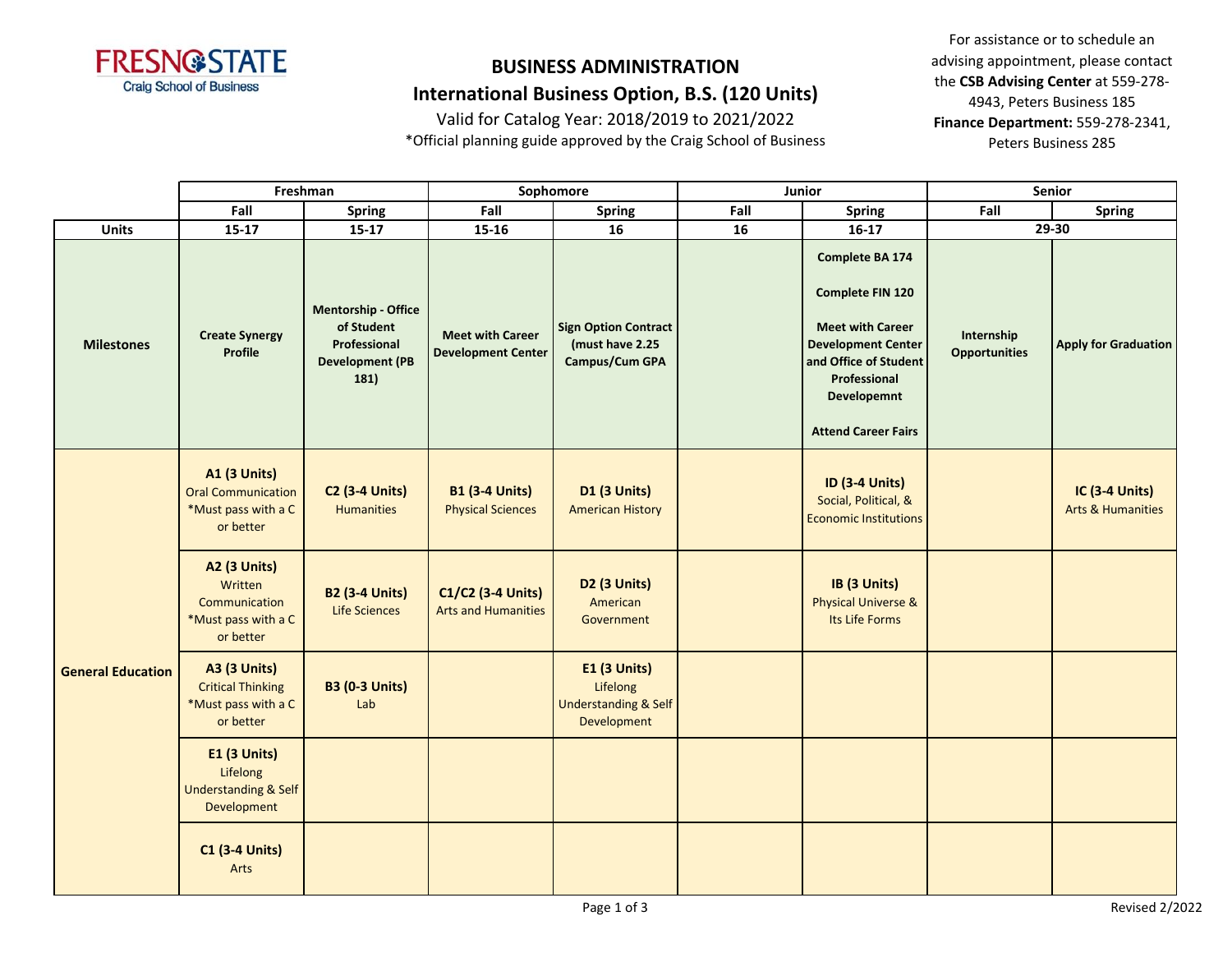

## **BUSINESS ADMINISTRATION**

## **International Business Option, B.S. (120 Units)**

Valid for Catalog Year: 2018/2019 to 2021/2022

\*Official planning guide approved by the Craig School of Business

|              | Freshman  |                                                                                                                                                                           |                                                                                                                  | Sophomore                                                                            | Junior                                                                                                                                                |                                                                                                                                   |                                                                                                             | <b>Senior</b>                                                                                                                                            |  |
|--------------|-----------|---------------------------------------------------------------------------------------------------------------------------------------------------------------------------|------------------------------------------------------------------------------------------------------------------|--------------------------------------------------------------------------------------|-------------------------------------------------------------------------------------------------------------------------------------------------------|-----------------------------------------------------------------------------------------------------------------------------------|-------------------------------------------------------------------------------------------------------------|----------------------------------------------------------------------------------------------------------------------------------------------------------|--|
|              | Fall      | <b>Spring</b>                                                                                                                                                             | Fall                                                                                                             | <b>Spring</b>                                                                        | Fall                                                                                                                                                  | <b>Spring</b>                                                                                                                     | Fall                                                                                                        | <b>Spring</b>                                                                                                                                            |  |
| <b>Units</b> | $15 - 17$ | $15 - 17$                                                                                                                                                                 | 15-16                                                                                                            | 16<br>16                                                                             |                                                                                                                                                       | $16 - 17$                                                                                                                         |                                                                                                             | 29-30                                                                                                                                                    |  |
|              |           | <b>GE Area B4</b><br><b>DS 71 (3 Units)</b><br>Quantitative<br>Reasoning<br>[Pre-Req: ELM exam<br>or intermediate<br>college algebra]<br>*Must pass with a C<br>or better | <b>DS 73 (3 Units)</b><br>[Pre-Req: ELM exam,<br>DS 71; ECON 40 & 50<br>recommended]<br>*Not open to<br>freshmen | <b>BA 18 (4 Units)</b><br>*Not open to<br>Freshmen                                   | <b>BA 105W (3 Units)</b><br>[Pre-Req: ENGL 5B or<br>10<br>(C or better);<br>Junior standing]<br>*UDWS requirement;<br>must pass with a C or<br>better | MI<br><b>MKTG 100S</b><br>(4 Units)<br>[Pre-Req: BA 105W<br>(may be taken<br>concurrently)]<br>MI Multicultural/<br>International | <b>MGT 124 (4 Units)</b><br>[Pre-Req: BA 105W;<br>MGT 110; DS 123<br>(may be taken<br>concurrently)]        | <b>MGT 187 (3 Units)</b><br>[Pre-Req: Last<br>semester of Senior<br>year; UD Core<br>requirements (MGT<br>124 may be taken<br>concurrently);<br>BA 105W] |  |
| <b>Major</b> |           | ECON 40 (3 Units)<br>[Pre-Req:GE A2]<br><b>OR</b><br>AGBS 1 (3 Units)<br>[Pre-Req: GE A2]                                                                                 | ACCT 4A (3 Units)<br>*Not open to<br>Freshmen                                                                    | ACCT 4B (3 Units)<br>[Pre-Req: ACCT 4A (C<br>or better)]<br>*Not open to<br>Freshmen | <b>MGT 110 (6 Units)</b><br>[Pre-Req: BA 105W<br>(may be taken<br>concurrently)]<br>*Not open to<br>students with credit<br>in MGT 104 or MGT<br>106  | <b>MGT 131</b><br>(3 Units)<br>[Pre-Req: MGT 110]                                                                                 | <b>BA 175 (3 Units)</b><br>[Pre-Req: BA 174 &<br>FIN 120 (both passed<br>with a C or better)]<br>*FALL ONLY | <b>BA 176 (3 Units)</b><br>[Pre-Req: BA 174 (C<br>or better)]<br>*SPRING ONLY                                                                            |  |
|              |           | IS 52 & IS 52L<br>(3 Units)<br>*or Computer<br>Competency Exam<br>(CCE)                                                                                                   | <b>GE Area D3</b><br>ECON 50 (3 Units)<br>[Pre-Req: GE A2]                                                       | <b>DS 123 (3 Units)</b><br>[Pre-Req: DS 71,<br>73; IS 52, 52L]                       | <b>FIN 120 (4 Units)</b><br>[Pre-Req: ACCT 4A;<br>DS 71; BA 105W (may<br>be taken<br>concurrently)]                                                   | <b>FIN 178</b><br>(3 Units)<br>[FIN 120 (C or better)]                                                                            | <b>BA 177 (3 Units)</b><br>[Pre-Req: BA 18;<br>Junior standing; BA<br>150 recommended]<br><b>*FALL ONLY</b> | MKTG 140 (4 Units)<br>[Pre-Req: MKTG 100S<br>(C or better)]<br>*SPRING ONLY                                                                              |  |
|              |           |                                                                                                                                                                           |                                                                                                                  |                                                                                      | <b>BA 174</b><br>(3 Units)<br>*Must pass with a C<br>or better                                                                                        |                                                                                                                                   | IS 130 (3 Units)<br>[Pre-Req: IS 52, 52L;<br>ACCT 4A, 4B; BA<br>105W (may be taken<br>concurrently)]        |                                                                                                                                                          |  |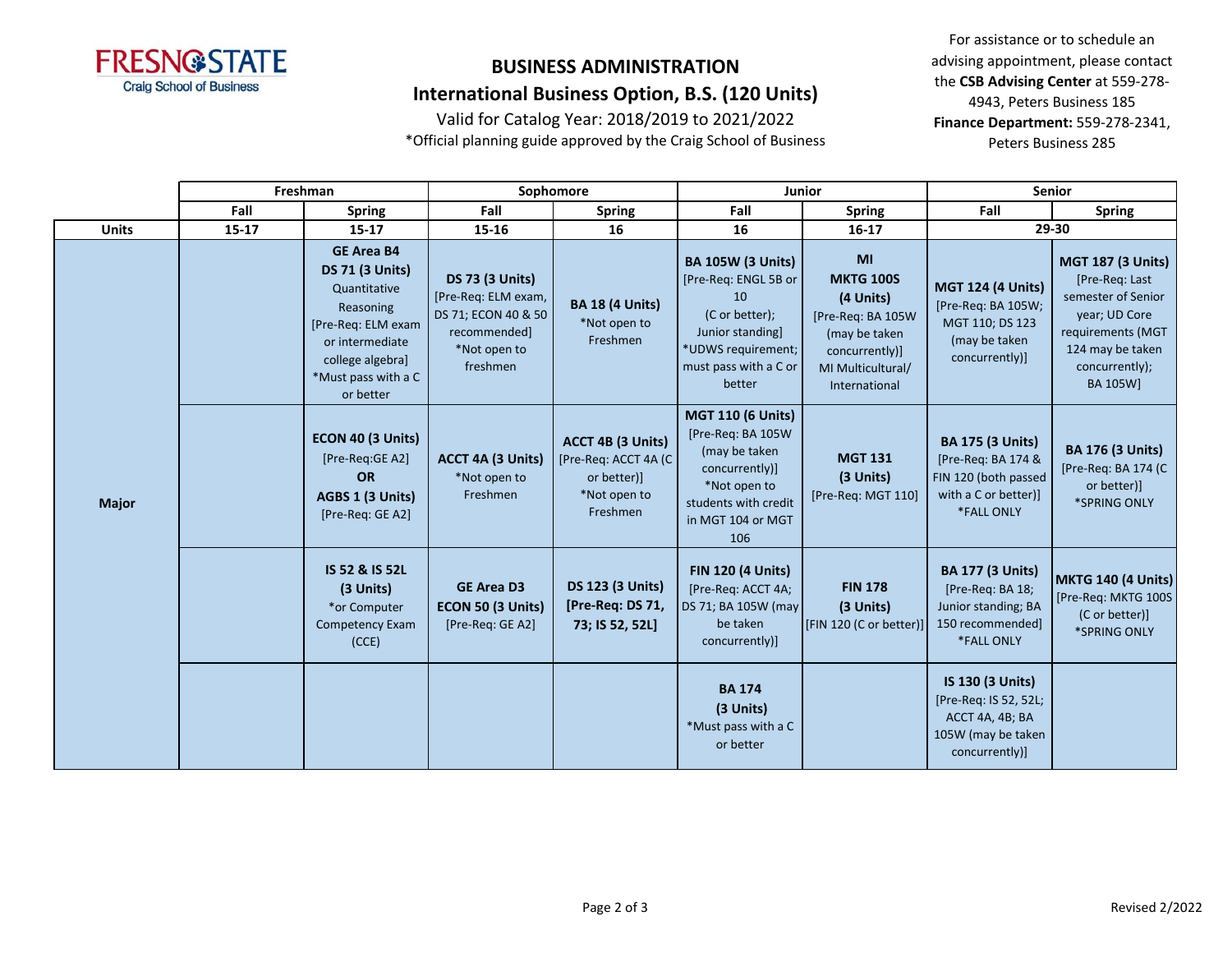

## **BUSINESS ADMINISTRATION**

### **International Business Option, B.S. (120 Units)**

Valid for Catalog Year: 2018/2019 to 2021/2022

\*Official planning guide approved by the Craig School of Business

For assistance or to schedule an advising appointment, please contact the **CSB Advising Center** at 559-278- 4943, Peters Business 185 **Finance Department:** 559-278-2341, Peters Business 285

|                                                        |           | Freshman      | Sophomore<br><b>Junior</b> |               | <b>Senior</b>                     |                         |       |                                                                                                                                                                                                                                                                             |
|--------------------------------------------------------|-----------|---------------|----------------------------|---------------|-----------------------------------|-------------------------|-------|-----------------------------------------------------------------------------------------------------------------------------------------------------------------------------------------------------------------------------------------------------------------------------|
|                                                        | Fall      | <b>Spring</b> | Fall                       | <b>Spring</b> | Fall                              | <b>Spring</b>           | Fall  | <b>Spring</b>                                                                                                                                                                                                                                                               |
| <b>Units</b>                                           | $15 - 17$ | $15 - 17$     | 15-16                      | 16            | 16                                | $16 - 17$               | 29-30 |                                                                                                                                                                                                                                                                             |
| <b>Major</b>                                           |           |               |                            |               |                                   |                         |       | <b>Option Requirements (3 Units)</b><br>AFRS 164; ANTH 123, 125; CLAS 170;<br>COMM 164; HUM 140; PHIL 131; PLSI<br>120; WS 135; or any upper division<br>course offered through Craig School of<br><b>Business.</b><br>*See course catalog for prerequisite<br>requirements |
| <b>Additional</b><br>Graduation<br><b>Requirements</b> |           |               |                            |               | <b>Elective</b><br>*See footnotes | MI (3 Units)<br>*EXEMPT |       |                                                                                                                                                                                                                                                                             |

#### **FOOTNOTES:**

**Prerequisites/Corequisites:** Other restrictions may apply. Please see your course catalog for detailed prerequisite/corequisite requirements.

Grade Requirements: A grade of C or better must be earned for each course used to satisfy the requirements for the major. No course taken for the business major can be graded on a CR/NC basis, except for courses with mandatory CR/NC grading.

**Computer Competency Exam (CCE):** Contact the CSB Undergraduate Student Services office to schedule a CCE test date.

Option: Students must maintain a 2.25 Campus and Cumulative GPA to declare an OPTION. An OPTION must be declared after the completion of all of the Pre-Business Requirements in order to enroll in OPTION courses.

**Electives (0-2):** If necessary, students must complete additional elective units to meet 120 units total to graduate. Students who take the CCE in lieu of IS 52/52L will need to fulfill the minimum unit requirements with electives.

Upper Division Writing Skills requirement (UDWS): Business majors take BA 105W to fulfill this requirement. The Upper Division Writing Exam is NOT an option for Business Administration majors. **International Business Association (IBA):** Membership strongly encouraged. Please see course catalog for details.

Substitutions: If substitutions/exceptions/waivers are made for any major courses that also meet GE and/or the Multicultural/International graduation requirement, the student is responsible for completing additional courses to satisfy the respective areas (GE and/or MI). This also includes the upperdivision writing requirement.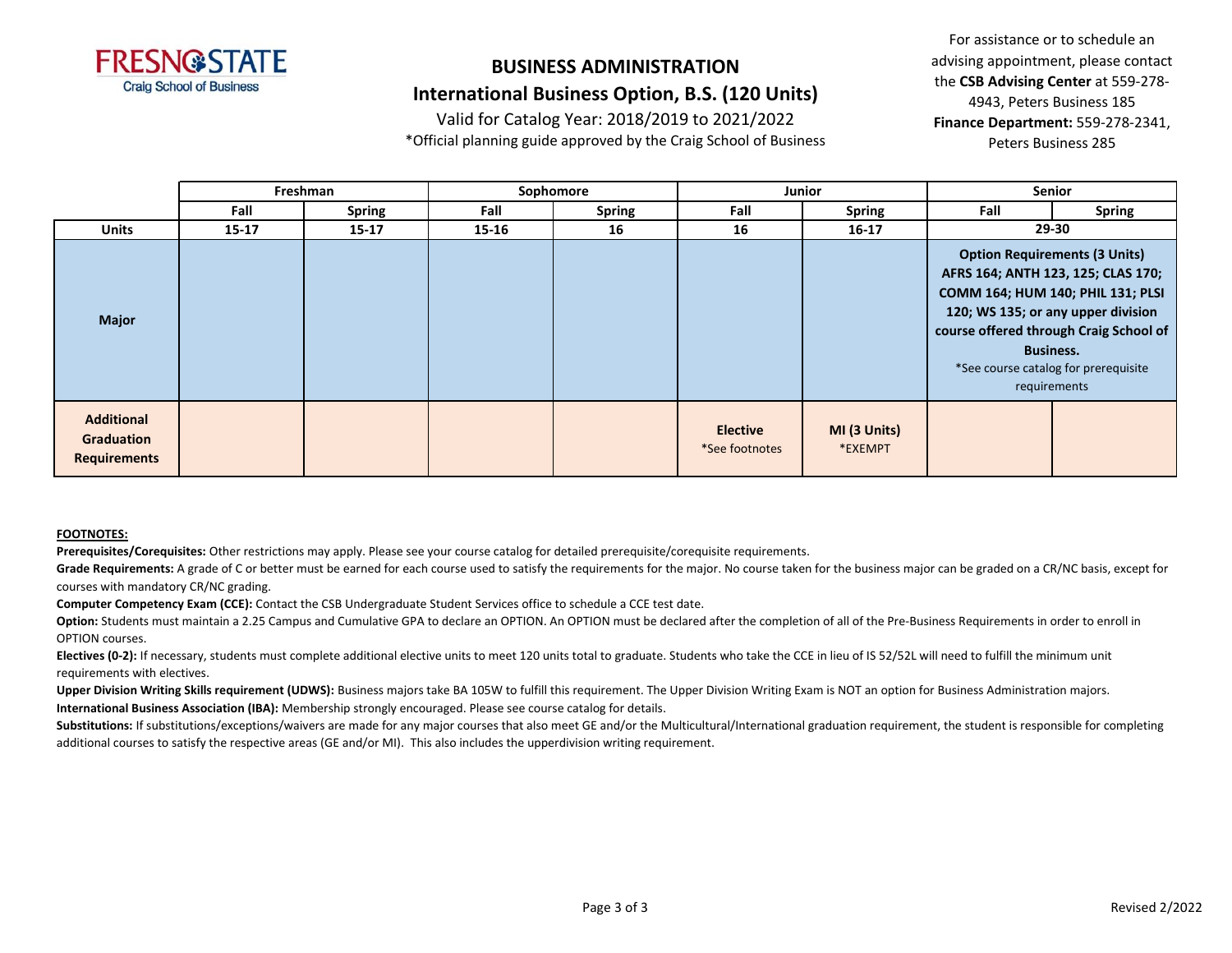

## **BUSINESS ADMINISTRATION International Business Option, B.S. (120 Units)**

Valid for Catalog Year: 2014/2015 to 2017/2018

\*Official planning guide approved by the Craig School of Business

|                             | Freshman                                                                             |                                                                                       | Sophomore                                                   |                                                                                          | Junior |                                                                                                                                                                                | Senior                                          |                                                       |  |
|-----------------------------|--------------------------------------------------------------------------------------|---------------------------------------------------------------------------------------|-------------------------------------------------------------|------------------------------------------------------------------------------------------|--------|--------------------------------------------------------------------------------------------------------------------------------------------------------------------------------|-------------------------------------------------|-------------------------------------------------------|--|
|                             | Fall                                                                                 | <b>Spring</b>                                                                         | Fall                                                        | <b>Spring</b>                                                                            | Fall   | <b>Spring</b>                                                                                                                                                                  | Fall                                            | <b>Spring</b>                                         |  |
| <b>Units</b>                | $15-17$                                                                              | $15 - 17$                                                                             | 15-16                                                       | 16                                                                                       | 16     | $16-17$                                                                                                                                                                        | $29 - 30$                                       |                                                       |  |
| <b>Milestones</b>           | >Create Synergy<br>Profile                                                           | >Mentorship - Office of<br><b>Student Professional</b><br><b>Development (PB 181)</b> | >Meet with<br>Career<br><b>Development</b><br><b>Center</b> | >Sign Option<br><b>Contract (must</b><br>have 2.25<br>Campus/Cum GPA                     |        | >Complete BA 174<br>>Complete FIN 120<br>>Meet with Career<br><b>Development Center</b><br>and Office of Student<br>Professional<br><b>Developemnt</b><br>>Attend Career Fairs | >Internship Opportunities >Apply for Graduation |                                                       |  |
|                             | <b>A1 (3 Units)</b><br><b>Oral Communication</b><br>*Must pass with a C<br>or better | <b>C2 (3-4 Units)</b><br><b>Humanities</b>                                            | <b>B1 (3-4 Units)</b><br><b>Physical Sciences</b>           | <b>D1 (3 Units)</b><br><b>American History</b>                                           |        | <b>ID (3-4 Units)</b><br>Social, Political, &<br><b>Economic Institutions</b>                                                                                                  |                                                 | <b>IC (3-4 Units)</b><br><b>Arts &amp; Humanities</b> |  |
| General<br><b>Education</b> | <b>A2 (3 Units)</b><br>Written<br>Communication<br>*Must pass with a C<br>or better  | <b>B2 (3-4 Units)</b><br><b>Life Sciences</b>                                         | $C1/C2$ (3-4<br>Units)<br>Arts and<br><b>Humanities</b>     | <b>D2 (3 Units)</b><br>American<br>Government                                            |        | MI (3 Units)<br>*EXEMPT                                                                                                                                                        |                                                 |                                                       |  |
|                             | <b>A3 (3 Units)</b><br><b>Critical Thinking</b><br>*Must pass with a C<br>or better  | <b>B3 (0-3 Units)</b><br>Lab                                                          |                                                             | <b>E1 (3 Units)</b><br>Lifelong<br><b>Understanding &amp;</b><br><b>Self Development</b> |        | IB (3 Units)<br><b>Physical Universe &amp;</b><br>Its Life Forms                                                                                                               |                                                 |                                                       |  |
|                             | <b>E1 (3 Units)</b><br>Lifelong<br><b>Understanding &amp; Self</b><br>Development    |                                                                                       |                                                             |                                                                                          |        |                                                                                                                                                                                |                                                 |                                                       |  |
|                             | <b>C1 (3-4 Units)</b><br>Arts                                                        |                                                                                       |                                                             |                                                                                          |        |                                                                                                                                                                                |                                                 |                                                       |  |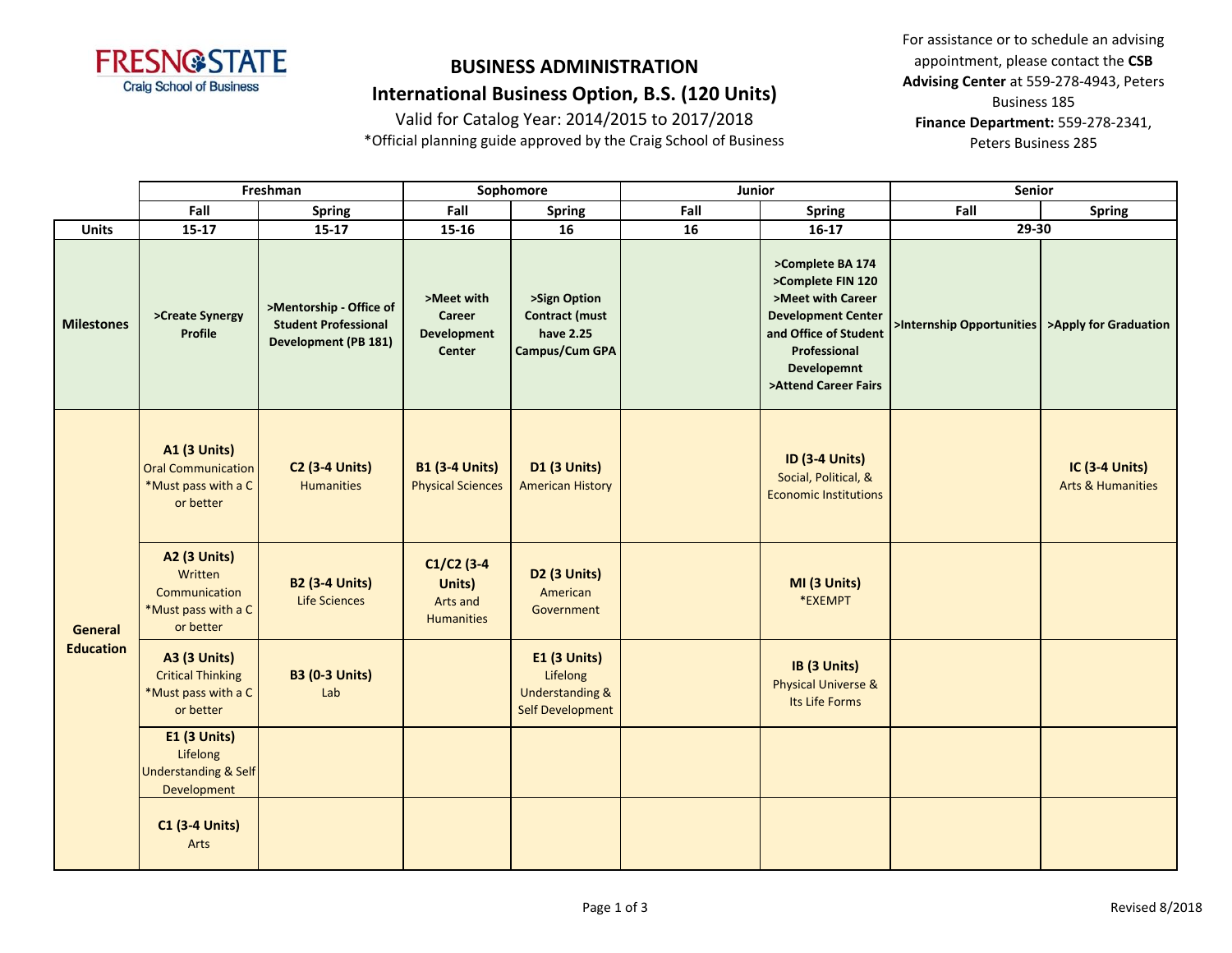

## **BUSINESS ADMINISTRATION International Business Option, B.S. (120 Units)**

Valid for Catalog Year: 2014/2015 to 2017/2018

\*Official planning guide approved by the Craig School of Business

|                  | Freshman  |                                                                                                                                                                               | Sophomore                                                                                                                      |                                                                                         | <b>Junior</b>                                                                                                                                      |                                                                                       | Senior                                                                                                                                                                                                                                                                |                                                                                                                                                        |  |
|------------------|-----------|-------------------------------------------------------------------------------------------------------------------------------------------------------------------------------|--------------------------------------------------------------------------------------------------------------------------------|-----------------------------------------------------------------------------------------|----------------------------------------------------------------------------------------------------------------------------------------------------|---------------------------------------------------------------------------------------|-----------------------------------------------------------------------------------------------------------------------------------------------------------------------------------------------------------------------------------------------------------------------|--------------------------------------------------------------------------------------------------------------------------------------------------------|--|
|                  | Fall      | <b>Spring</b>                                                                                                                                                                 | Fall                                                                                                                           | <b>Spring</b>                                                                           | Fall                                                                                                                                               | <b>Spring</b>                                                                         | Fall                                                                                                                                                                                                                                                                  | <b>Spring</b>                                                                                                                                          |  |
| <b>Units</b>     | $15 - 17$ | $15 - 17$                                                                                                                                                                     | 15-16                                                                                                                          | 16                                                                                      | 16                                                                                                                                                 | $16 - 17$                                                                             | 29-30                                                                                                                                                                                                                                                                 |                                                                                                                                                        |  |
|                  |           | <b>GE Area B4</b><br><b>DS 71 (3 Units)</b><br><b>Quantitative Reasoning</b><br>[Pre-Req: ELM exam or<br>intermediate college<br>algebral<br>*Must pass with a C or<br>better | <b>DS 73 (3 Units)</b><br>[Pre-Req: ELM<br>exam, DS 71;<br><b>ECON 40 &amp; 50</b><br>recommended]<br>*Not open to<br>freshmen | <b>BA 18 (4 Units)</b><br>*Not open to<br>Freshmen                                      | <b>BA 105W (3 Units)</b><br>[Pre-Req: ENGL 5B or 10<br>(C or better);<br>Junior standing]<br>*UDWS requirement;<br>must pass with a C or<br>better | <b>MKTG 100S</b><br>(4 Units)<br>[Pre-Req: BA 105W<br>(may be taken<br>concurrently)] | <b>MGT 124 (4 Units)</b><br>[Pre-Req: BA 105W; MGT<br>110; DS 123 (may be taken<br>concurrently)]                                                                                                                                                                     | <b>MGT 187 (3 Units)</b><br>[Pre-Req: Last semester]<br>of Senior year; UD Core<br>requirements (MGT 124<br>may be taken<br>concurrently);<br>BA 105W] |  |
|                  |           | ECON 40 (3 Units)<br>[Pre-Req:GE A2]<br><b>OR</b><br>AGBS 1 (3 Units)<br>[Pre-Req: GE A2]                                                                                     | <b>ACCT 4A (3)</b><br>Units)<br>*Not open to<br>Freshmen                                                                       | ACCT 4B (3<br>Units)<br>[Pre-Req: ACCT 4A<br>(C or better)]<br>*Not open to<br>Freshmen | <b>MGT 110 (6 Units)</b><br>[Pre-Req: BA 105W (may<br>be taken concurrently)]<br>*Not open to students<br>with credit in MGT 104<br>or MGT 106     | <b>MGT 131</b><br>(3 Units)<br>[Pre-Req: MGT 110]                                     | <b>BA 175 (3 Units)</b><br>[Pre-Req: BA 174 & FIN<br>120 (both passed with a C<br>or better)]<br>*FALL ONLY                                                                                                                                                           | <b>BA 176 (3 Units)</b><br>[Pre-Req: BA 174 (C or<br>better)]<br>*SPRING ONLY                                                                          |  |
| <b>Major</b>     |           | IS 52 & IS 52L<br>(3 Units)<br>*or Computer<br>Competency Exam (CCE)                                                                                                          | <b>GE Area D3</b><br><b>ECON 50 (3)</b><br>Units)<br>[Pre-Req: GE A2]                                                          | <b>DS 123 (3 Units)</b><br>[Pre-Req: DS 71,<br>73; IS 52, 52L]                          | <b>FIN 120 (4 Units)</b><br>[Pre-Req: ACCT 4A; DS<br>71; BA 105W (may be<br>taken concurrently)]                                                   | <b>FIN 178</b><br>(3 Units)<br>[FIN 120 (C or better)]                                | <b>BA 177 (3 Units)</b><br>[Pre-Req: BA 18; Junior<br>standing; BA 150<br>recommended]<br>*FALL ONLY                                                                                                                                                                  | <b>MKTG 140 (4 Units)</b><br>[Pre-Req: MKTG 100S (C<br>or better)]<br>*SPRING ONLY                                                                     |  |
|                  |           |                                                                                                                                                                               |                                                                                                                                |                                                                                         | <b>BA 174</b><br>(3 Units)<br>*Must pass with a C<br>or better                                                                                     |                                                                                       | IS 130 (3 Units)<br>[Pre-Req: IS 52, 52L; ACCT<br>4A, 4B; BA 105W (may be<br>taken concurrently)]                                                                                                                                                                     |                                                                                                                                                        |  |
|                  |           |                                                                                                                                                                               |                                                                                                                                |                                                                                         |                                                                                                                                                    |                                                                                       | <b>Option Requirements (3 Units)</b><br>AFRS 164; ANTH 123, 125; CLAS 170; COMM<br>164; HUM 140; PHIL 131; PLSI 120; WS 135; or<br>any upper division course offered through<br><b>Craig School of Business.</b><br>*See course catalog for prerequisite requirements |                                                                                                                                                        |  |
| <b>Electives</b> |           |                                                                                                                                                                               |                                                                                                                                |                                                                                         | <b>Elective</b><br>*See footnotes                                                                                                                  |                                                                                       |                                                                                                                                                                                                                                                                       |                                                                                                                                                        |  |